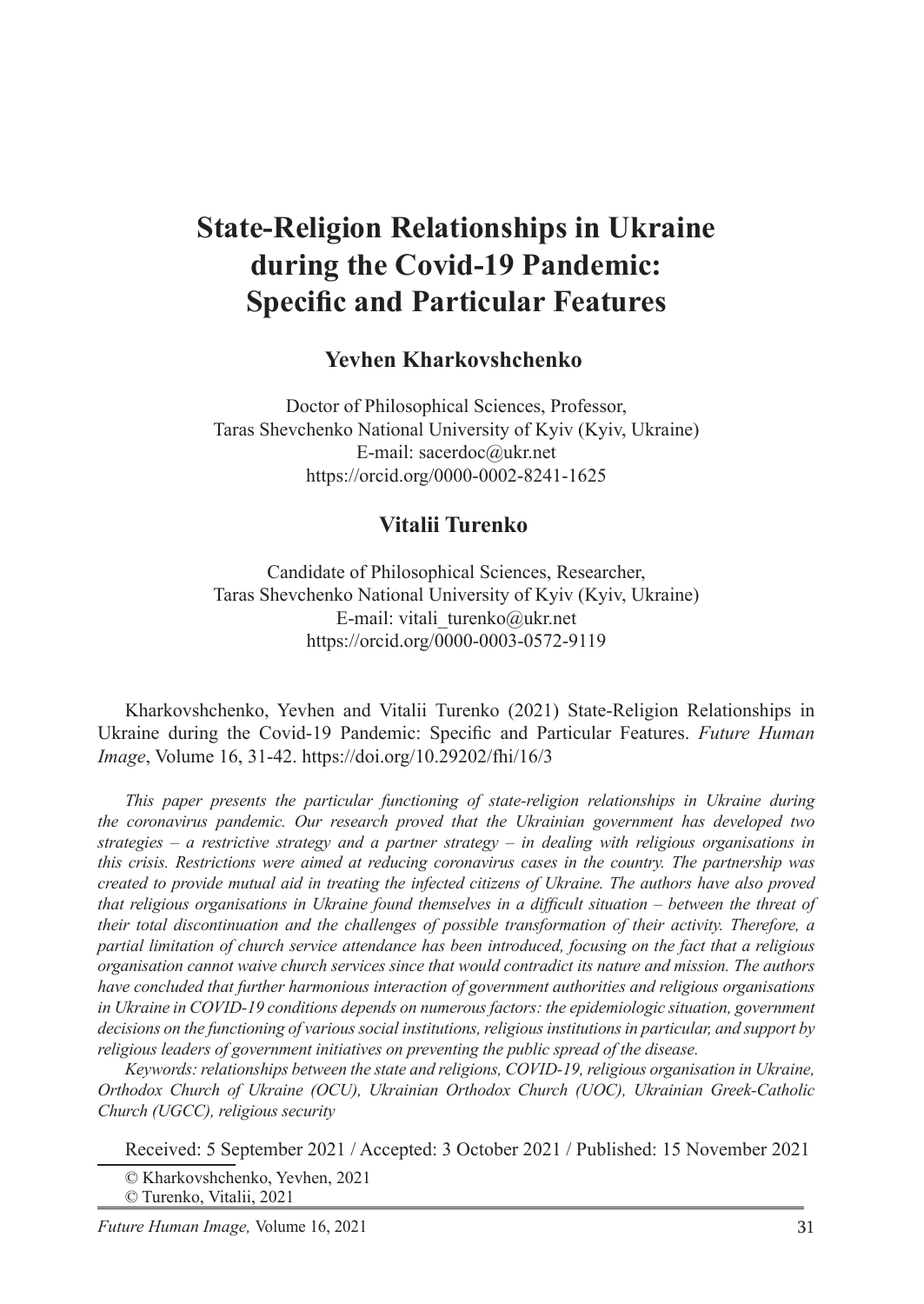### **Introduction**

The coronavirus pandemic that seized the world in 2020 provoked various challenges for all countries, including Ukraine. These challenges concern different aspects of social life, particularly religious organisations. Religious institutions in Ukraine have met this challenge in different ways and have therefore functioned in conformity with their beliefs. At the same time, this situation has changed the relationships between the state authorities and religious organisations. Thus, to analyse the interaction of the Ukrainian state authorities and religious institutions during the COVID-19 pandemic, it is particularly important to reveal possible differences compared to the experience of such interaction in other countries and regions of the world.

The practical importance is to highlight the significant role of religious organisations and communities in saving people's lives and reducing COVID-19 cases. Religious organisations were one of the main sources of support, control and direct medical aid and social servicing for their communities. Religious leaders shared information on the importance of public healthcare to protect the members of their own and other communities. In addition, they provided pastoral and spiritual support in emergencies related to public healthcare and other health challenges, protecting the needs of vulnerable populations (Tokman, 2020b).

The theoretical base of this article is the scientific papers of foreign (G. Ignatowski and L. Sulkowski, R. Lunkin) and Ukrainian (P. Кraliuk, V. Тоkman, L. Vyhovskyi) scholars, among others, who investigated certain aspects of the research problem. Of particular importance were sociological studies, recommendations of international organisations and the Ministry of Culture and Information Policy of Ukraine, analytical materials developed by the National Institute for Strategic Studies, and the Ukrainian Centre for Economic and Political Studies named after Olexander Razumkov. However, there is still no complex religious analysis of particular features of state-religion relationships during the coronavirus pandemic in Ukraine. The authors' previous scientific papers also became an important base for the research. In particular, some of our scientific studies (Rudenko et al., 2020; Kharkovshchenko et al., 2020; Rudenko & Turenko, 2020) have investigated religious, cultural, methodological, social and political aspects that proved important in preparing this paper.

The research goal was to study specific features and characteristics of state-denomination relationships in Ukraine at the time of the coronavirus pandemic. The previous model of interaction of the government and denominations could no longer function in such crisis conditions. Due to the high degree of uncertainty peculiar of any social cataclysm, insufficient development, a lack of decision-making models and a deficiency of related information bases, it is especially important to reinterpret and understand the should-be attitude of the state towards religion and the attitude of religion to the state.

To achieve the goal of this article, we have used the following general scientific and special methods of research for processes and phenomena: the comparative method, the sociological polling method, interdisciplinarity and principles of academic studies on religion, – objectivity, non-confessionalism, ideological pluralism, and neutrality in religious issues.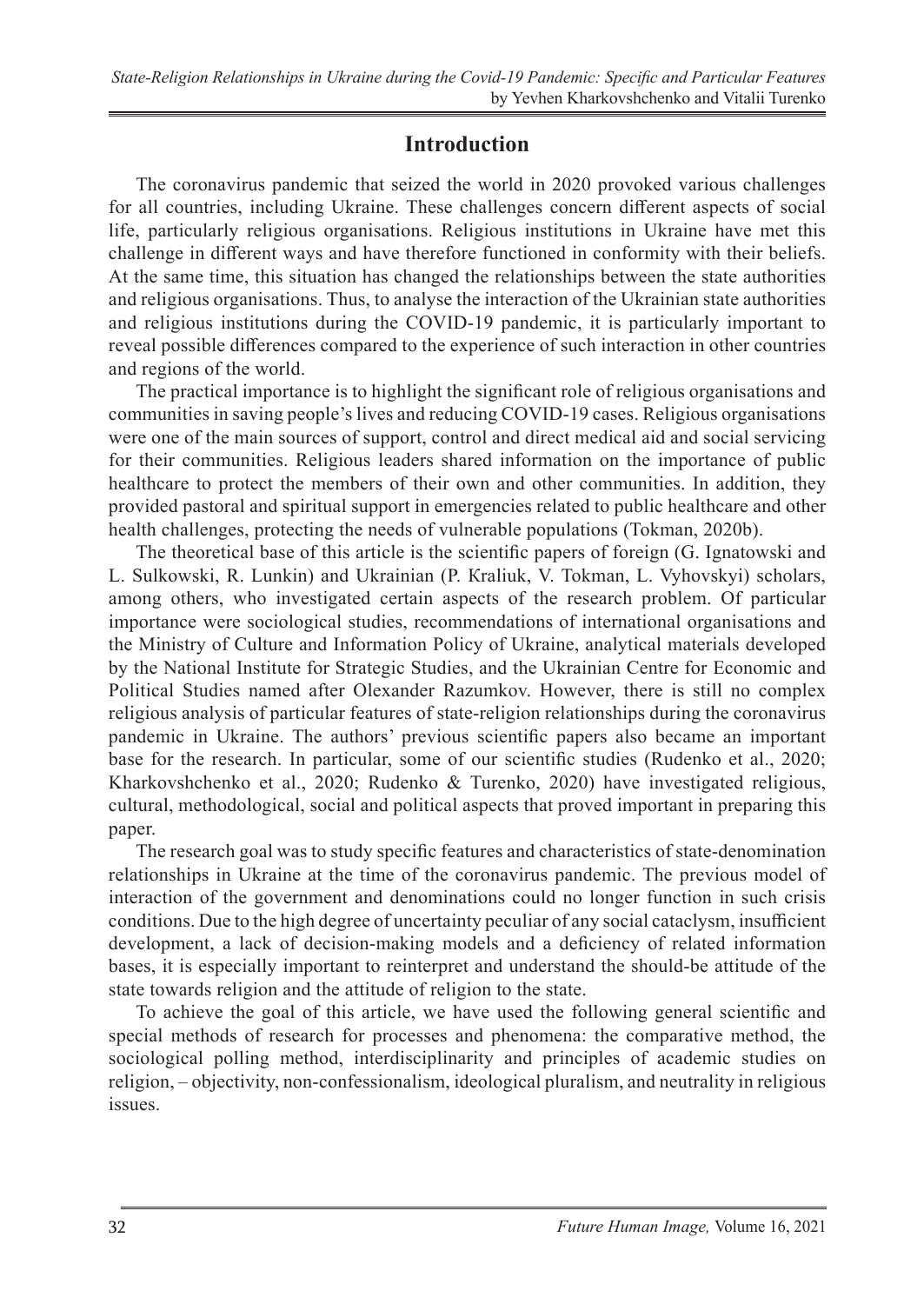### **The two-vector strategy of state power of Ukraine concerning religious organisations**

The limitations introduced by various countries due to the spread of the COVID-19 pandemic have also influenced the activity of Churches. These restrictions aim to prevent public gatherings that are a direct consequence of cult practices of religious organisations. They include church services, prayer meetings, celebrations, funerals, rituals, etc.

In Ukraine, we observe quite indistinct government instructions limiting the activity of religious organisations. The Resolution of the Cabinet of Ministers of Ukraine No 211 of March 11, 2020, "On preventing the spread of acute respiratory disease COVID-19 caused by coronavirus SARS-CoV2", has been changed several times. In the original version of the subordinate act, public gatherings of over ten participants were prohibited, including gatherings of religious organisations. On April 2, 2020, the government changed this wording and underlined that all public gatherings, including religious gatherings, must be banned. At the same time, the official website of the Cabinet of Ministers stated that churches would not be closed. Such a general statue resulted in much obfuscation and numerous interpretations of limited religious freedom. For example, experts from the Institute of Religious Freedom stated that only public gatherings were limited, not mentioning other religious events, including home meetings, social aid for the disadvantaged, and other private forms of expression of religious beliefs (Explanation of IRF, 2020).

It should be noted that such uncertainty about the functioning of religious organisations in pandemic conditions was observed not only in Ukraine but in many other countries as well, which resulted in large numbers of believers attending the church services of certain religious organisations, as seen in both Europe and Asia (for instance, India).

Such vagueness was revealed in a public opinion poll in Ukraine concerning government actions towards religious organisations (See Fig. 1 below) (Razumkov Centre, 2020).

#### Which of the following statements do you agree with most? % respondents

During the coronavirus pandemic, churches and preaching houses should work only with limitations and strict observance of all sanitary rules 45,0

Churches and preaching houses must not be opened during the coronavirus pandemic as it is dangerous 36,1

Churches and preaching houses should be

opened during the coronavirus pandemic to

enable people to pray for their health and

the health of their relatives 11,8

It is difficult to answer 7,1

2020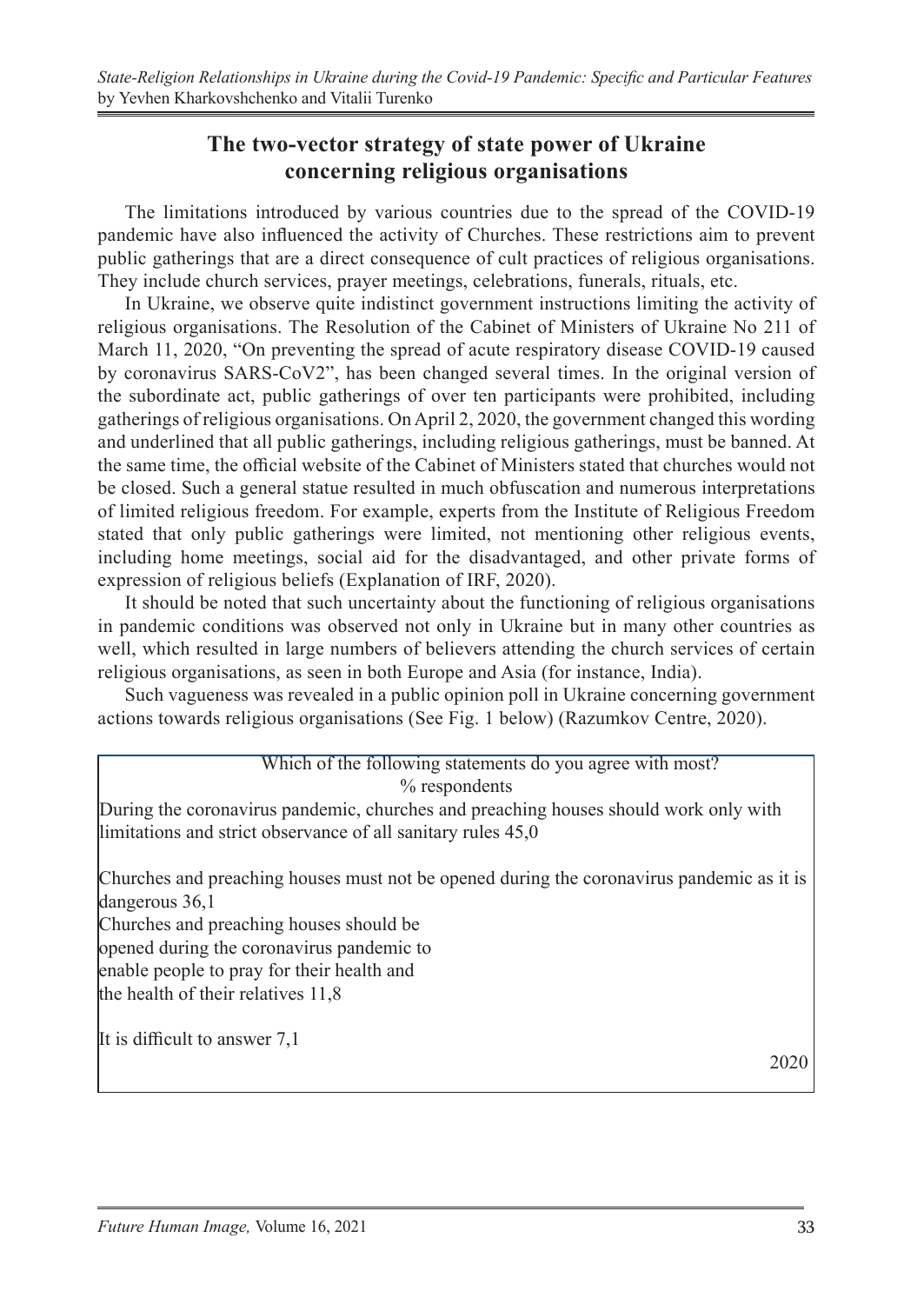| <b>Regions of Ukraine</b>                                                                                                                                        |      |               |              |      |  |  |  |  |
|------------------------------------------------------------------------------------------------------------------------------------------------------------------|------|---------------|--------------|------|--|--|--|--|
|                                                                                                                                                                  | West | <b>Centre</b> | <b>South</b> | East |  |  |  |  |
| During the coronavirus pandemic, churches<br>and preaching houses should work only<br>with limitations and strict observance of all<br>sanitary rules            | 59,9 | 50,5          | 27.9         | 31,3 |  |  |  |  |
| Churches and preaching houses should not be.<br>opened during the coronavirus pandemic as it<br>is dangerous                                                     | 20,7 | 29,1          | 62.9         | 48,1 |  |  |  |  |
| Churches and preaching houses should be opened<br>during the coronavirus pandemic to enable people to<br>pray for their health and the health of their relatives | 15,2 | 11,8          | 4.2          | 12,1 |  |  |  |  |
| It is difficult to answer                                                                                                                                        | 4,2  | 8,6           | 5,0          | 8,5  |  |  |  |  |

As we can see, nationwide, most of the respondents were inclined to agree with the opening of places of worship, as long as people wore protective masks and practised social distancing. At the same time, it should be noted that the people of the south and east of Ukraine were more careful regionally, while the people in the west and centre supported a more liberal attitude to the functioning of religious organisations.

As stated by V.Тоkman, "many (clergymen, believers, ordinary citizens) were interested in the following issue: what exactly can be practised in churches and preaching houses during cult and ritual events? As there was no official response, leaders of churches and confessions used certain government statements, current legislation on sanitary norms, and foreign countries' experience. They started developing methodical recommendations on believers' quarantine behaviour. The implementation of the government's decision on quarantine restrictions by representatives of state and local authorities in the regions proved to be a real problem for the Churches" (Tokman, 2020a).

Due to the lack of unambiguous interpretation of Resolution No 211, some churches were closed. As a result, not long before Easter, the All-Ukrainian Council of Churches and Religious Organisations (AUCCRO) addressed Denys Shmyhal, the Prime Minister of Ukraine, and the Ministry of Internal Affairs of Ukraine with their own propositions on providing the constitutional right of religious freedom during a lockdown. The AUCCRO also called on the government to interpret Resolution 211 and to instruct local police and power authorities to prevent misunderstanding and chaos during the Easter celebrations.

One should also note that the Orthodox Church of Ukraine, the Ukrainian Greek-Catholic Church, and the Roman Catholic Church in Ukraine demonstrated a high level of discipline in quarantine conditions in keeping with the recommendations of the Ukraine Ecumenical Patriarchate and the Vatican. Therefore, considering the constructive response of most religious organisations to the restrictive lockdown steps of the Ukrainian power authorities, after the lockdown, the Ministry of Culture and the Information Policy of Ukraine proposed the following algorithm for the step-by-step resumption of systematic and full-value work of religious organisations.

1. The opening of churches to believers for visiting and private preaching (but not during the traditional services given by clergymen, i.e., without believers and with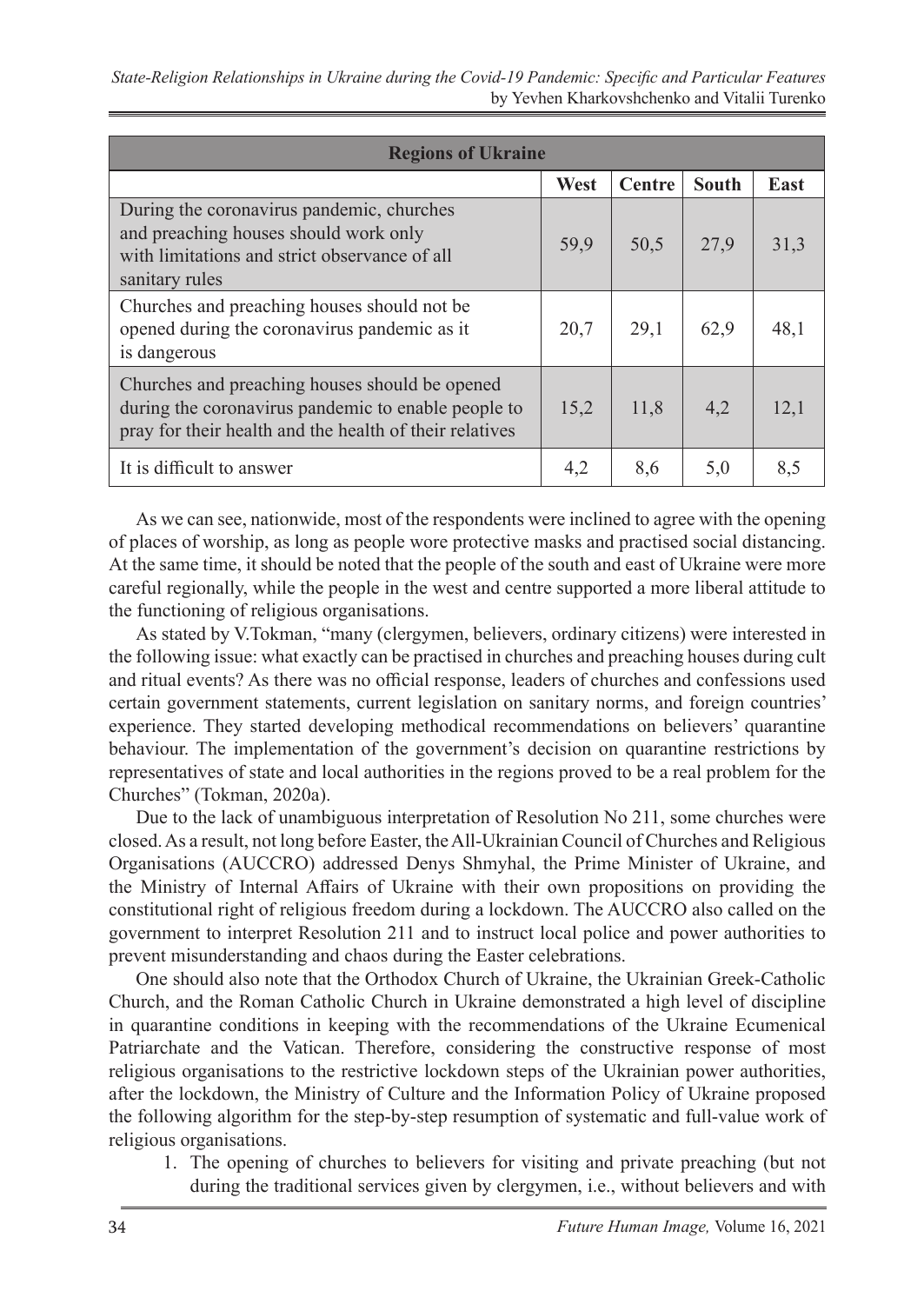no more than ten persons present), in keeping with all quarantine behaviour rules for public places (in particular, observing the norm of one person per 10 sq. m inside the church) can be possible when, within ten consecutive days, the percentage of confirmed coronavirus cases among tested people decreases daily, and the daily number of people who have recovered is stable or increasing.

- 2. Church services with a limited number of believers in the church (preaching house), in keeping with all quarantine rules, in particular with individual protective means and physical distance between the people present, can be possible when, within ten consecutive days, the number of daily new unrelated COVID-19 cases is fewer than five per region.
- 3. Holding ordinary church services with a large number of believers in traditional ritual and cultic events, such as mass communion, when clergymen and believers keep to the personal hygiene norms, in particular with the use of personal protective means, can be possible if the official records in Ukraine state only rare COVID-19 cases solely due to imported disease cases" (MKIP, 2020).

As V. Tokman stated, by implementing these steps, the state does not see religious organisations as a means of spreading the pandemic but rather an ally in fighting the pandemic. Following on from this, Ukrainian scientists set the following recommendations for key central power authorities responsible for dealing with religious institutions.

"1. To the State Service of Ukraine on Ethnic Policy and Freedom of Conscience: – to elaborate and submit to the Cabinet of Ministers of Ukraine the initiatives on developing a partnership model of state-confession relationships at legislative and regulatory levels;

– to complete the draft of the concept of state-confession relationships in Ukraine with its further adoption as a law.

2. To the Commission of the Verkhovna Rada of Ukraine on humanitarian and information policy:

- to provide for the parliamentary consideration of the draft law on military chaplain service by the end of 2020.
- 3. To central and local authorities:
	- to closely engage religious organisations in the realisation of programs, conceptions, and projects concerning human development;
	- to involve the religious network of various confessions interested in carrying out awareness-raising work regarding the spread and prevention of the coronavirus infection" (Tokman, 2020b).

Such recommendations were made because the central power authorities saw that religious organisations were highly active in controlling the spread of the coronavirus infection. In the first days of quarantine, Ukraine's largest churches (UGCC, OCU, UOC) went public with a statement that they were fully ready to help the state prevent the spread of the pandemic.

Thus, one can conclude that the state authorities demonstrated a bivectoral attitude regarding the functioning of religious institutions. On the one hand, the state introduced several church service limitations, but on the other hand, the central power and confession leaders interacted to help infected people and to prevent mass infection and deaths of the Ukrainian people. So, the Ukrainian government took an adaptable approach to the functioning of religious organisations, depending on the pandemic dynamics during a certain period.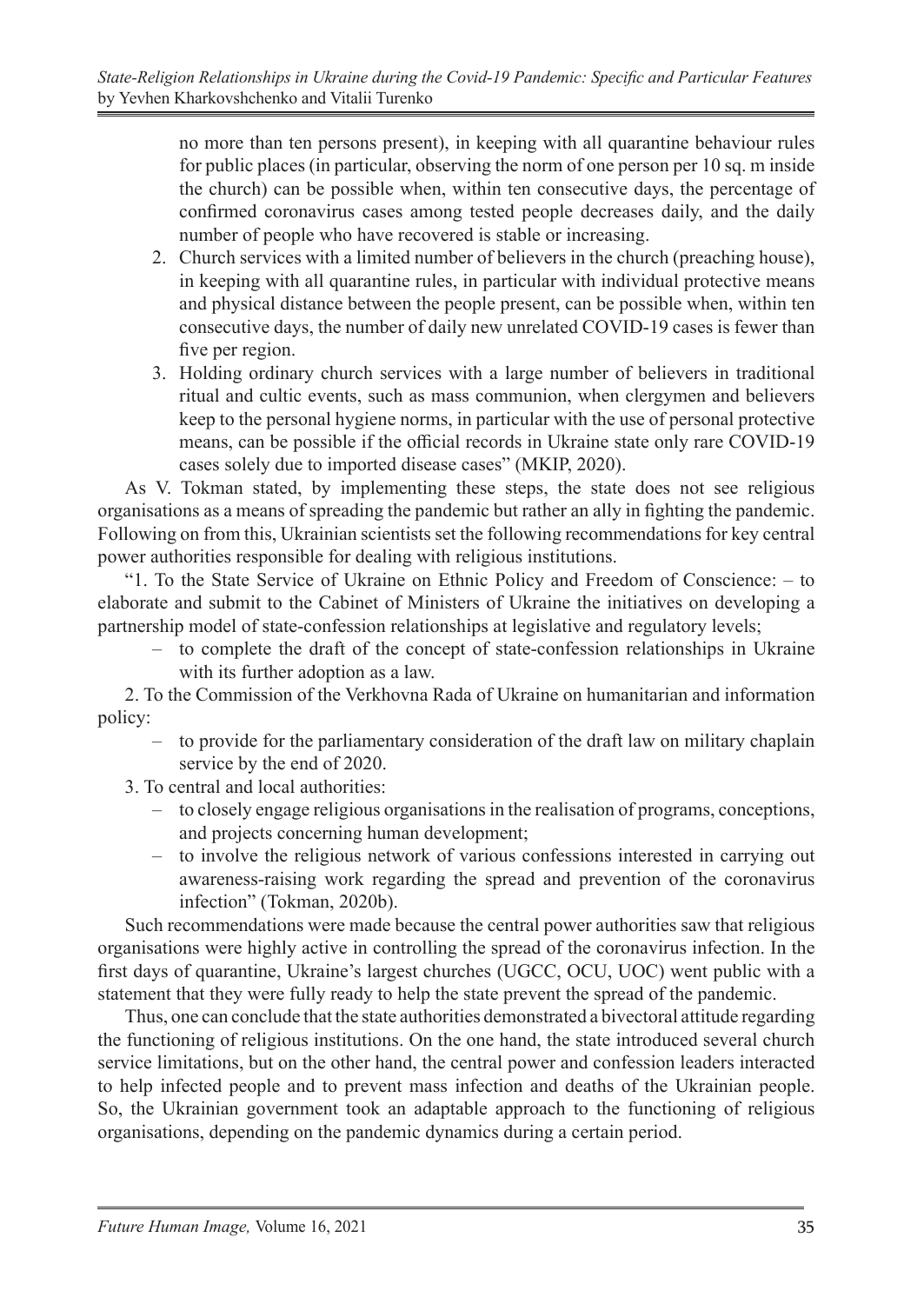## **Religious organisations in Ukraine during pandemics: threat vs. challenge**

Western scientists L. Sulkowski and G.Ignatowski state that "any pandemic disorganises social life. One of the manifestations of social activity is religious life. Regardless of increasing secularisation, religion, churches and confession associations influence individual ethical choices and business decisions... Decisions taken by clergymen, irrespective of their personal views, were the result of ecclesiology and traditions. With the change in the organisation of church life, churches contacted believers in various ways, using modern technology and access to public mass media. Though churches do not change their doctrinal positions, they declare various forms of interaction" (Sulkowski & Ignatowski, 2020).

Concerning global experience, we can observe two approaches to solving this problem under total or partial lockdown:

- a) total rejection of any public meetings, including church services;
- b) partial restriction of church service attendance, emphasising that churches cannot completely refuse services as it contradicts their nature and mission (Lunkin 2020).

Most religious organisations have chosen the second strategy. This has been confirmed by the believers' poll (Razumkov Centre, 2020) and recommendations of the All-Ukrainian Council of Churches and Religious Organisations given as a response to the introduction of quarantine in Ukraine from March 12, 2020 to April 3, 2020 to prevent the spread of the coronavirus:

- a) to treat with respect and personal responsibility the measures taken by the power authorities to prevent the spread of this viral disease, its localisation, and quick recovery of infected people;
- b) to avoid extremes: not to give way to panic but not to ignore the danger;
- c) to treat oneself and others with responsibility if one has symptoms of an acute respiratory disease or he/she has recently come back from a country with high coronavirus prevalence. This includes staying home for at least two weeks (coronavirus incubation period), avoiding places with large numbers of people, and seeking medical advice;
- d) to adhere to expert recommendations on current special hygiene rules;
- e) to demonstrate love, understanding, tolerance, sympathy and assistance to those fighting the disease [See Fig. 2 below] (Razumkov Centre, 2020):

| Did you visit a church (preaching house)<br>under strict quarantine in March-May 2020?<br>% of respondents who attended religious services and meetings |  |  |  |  |
|---------------------------------------------------------------------------------------------------------------------------------------------------------|--|--|--|--|
| Yes, I attended as often before quarantine 6,7                                                                                                          |  |  |  |  |
| Yes, I attended, but not so often 25, 6                                                                                                                 |  |  |  |  |
| No, I did not attend $67.5$                                                                                                                             |  |  |  |  |
| Did not respond $0,2$                                                                                                                                   |  |  |  |  |

2020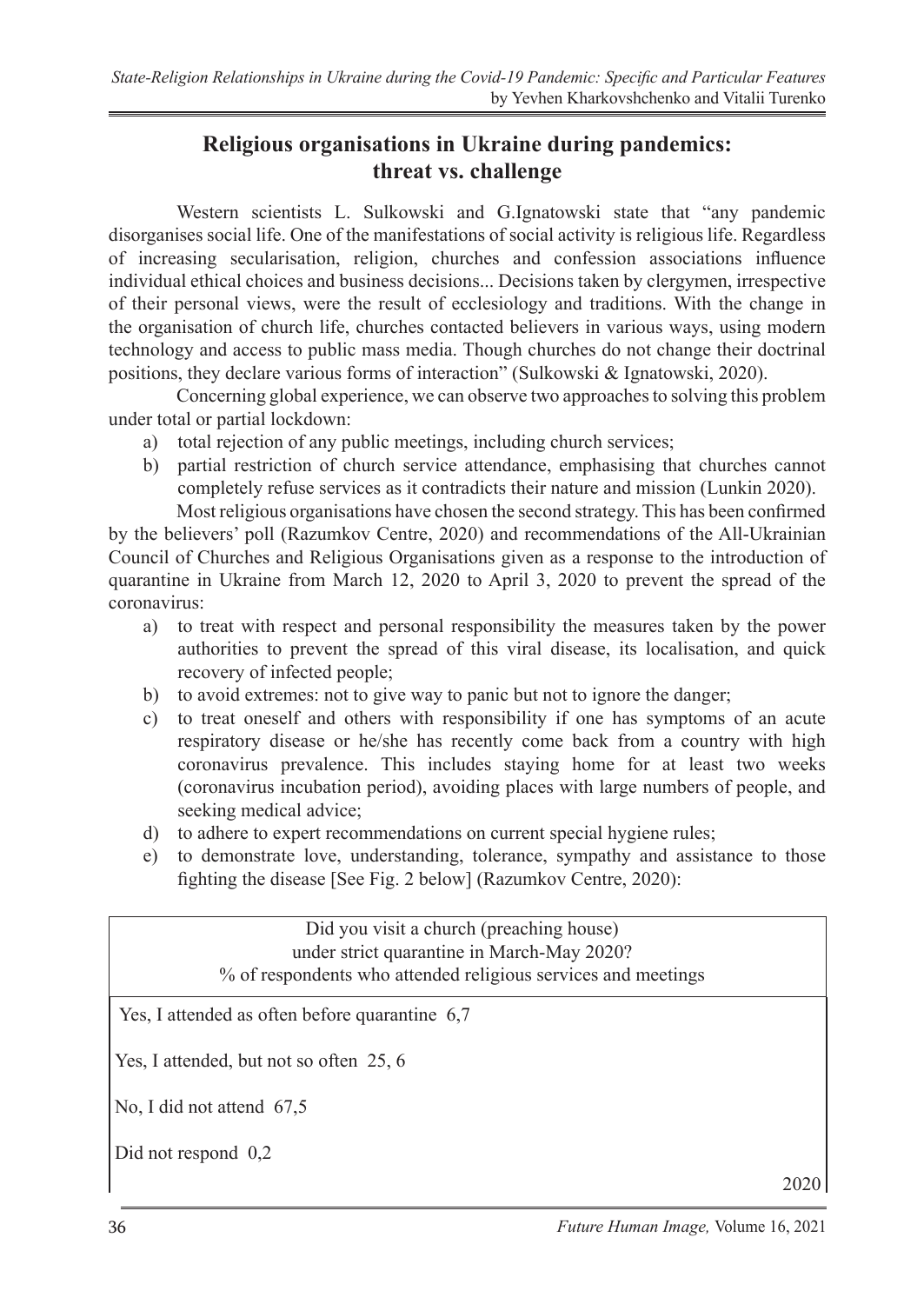*State-Religion Relationships in Ukraine during the Covid-19 Pandemic: Specific and Particular Features* by Yevhen Kharkovshchenko and Vitalii Turenko

| <b>Regions of Ukraine</b>                        |            |            |                                                 |              |                                                                       |  |  |  |  |
|--------------------------------------------------|------------|------------|-------------------------------------------------|--------------|-----------------------------------------------------------------------|--|--|--|--|
|                                                  | West       | Centre     | <b>South</b>                                    | East         |                                                                       |  |  |  |  |
| Yes, I attended as often as<br>before quarantine | 7,9        | 5,3        | 5,1                                             | 7,7          |                                                                       |  |  |  |  |
| Yes, I attended, but much<br>more seldom         | 30,6       | 26,7       | 17,9                                            | 15,8         |                                                                       |  |  |  |  |
| No, I did not attend                             | 61,2       | 67,8       | 76,9                                            | 76,5         |                                                                       |  |  |  |  |
| Did not respond                                  | 0,5        | 0,3        | 0,0                                             | 0,0          |                                                                       |  |  |  |  |
| <b>CONFESSION AFFILIATION</b>                    |            |            |                                                 |              |                                                                       |  |  |  |  |
|                                                  | <b>OCU</b> | <b>UOC</b> | People who<br>confess<br>themselves<br>Orthodox | <b>UGCC</b>  | People who<br>confess<br>themselves<br><b>as</b><br><b>Christians</b> |  |  |  |  |
| Yes, I attended as often as<br>before quarantine | 8,2        | 11,1       | 3,9                                             | 2,6          | 5,6                                                                   |  |  |  |  |
| Yes, I attended, but much more<br>seldom         | 20,9       | 35,3       | 18,2                                            | 35,6<br>9,0  |                                                                       |  |  |  |  |
| No, I did not attend                             | 70,9       | 53,2       | 77,3                                            | 61,8<br>85,4 |                                                                       |  |  |  |  |
| Did not respond                                  | 0,0        | 0,5        | 0,5                                             | 0,0          | 0,0                                                                   |  |  |  |  |

The survey results have demonstrated that under strict quarantine in March-May 2020, most respondents (68%) did not attend church or a preaching house (61% of citizens in the west and 77% of citizens in the south and east); another 26% of respondents reduced the frequency of their attendance, and only 7% of respondents disregarded the quarantine (from 11% of UOC believers to 3% of UGCC believers).

- 1. In general, the relative majority (45%) of citizens was sure that during the pandemic, churches and preaching houses should remain open but in keeping with all sanitary rules (from 60% of citizens in the west to 28% of citizens in the south; from 67% of UGCC believers to 37% of "ordinary Christians").
- 2. 36% of respondents were sure that during the pandemic, churches and preaching houses should not open due to danger (from 63% of citizens in the south to 21% of citizens in the west; from 47% "ordinary Christians" to 17% of UGCC believers).
- 3. Only 12% of respondents spoke against any restrictions in the functioning of churches and preaching houses (from 15% of citizens in the west to 4% citizens in the south; from 19% of UOC believers to 6% of "ordinary Christians").

To keep quarantine restrictions from preventing the observance of the principle of religious freedom and realisation of believers' needs, religious services were streamed on the Internet. The religious services were attended by 13% of respondents (from 39% of citizens in the west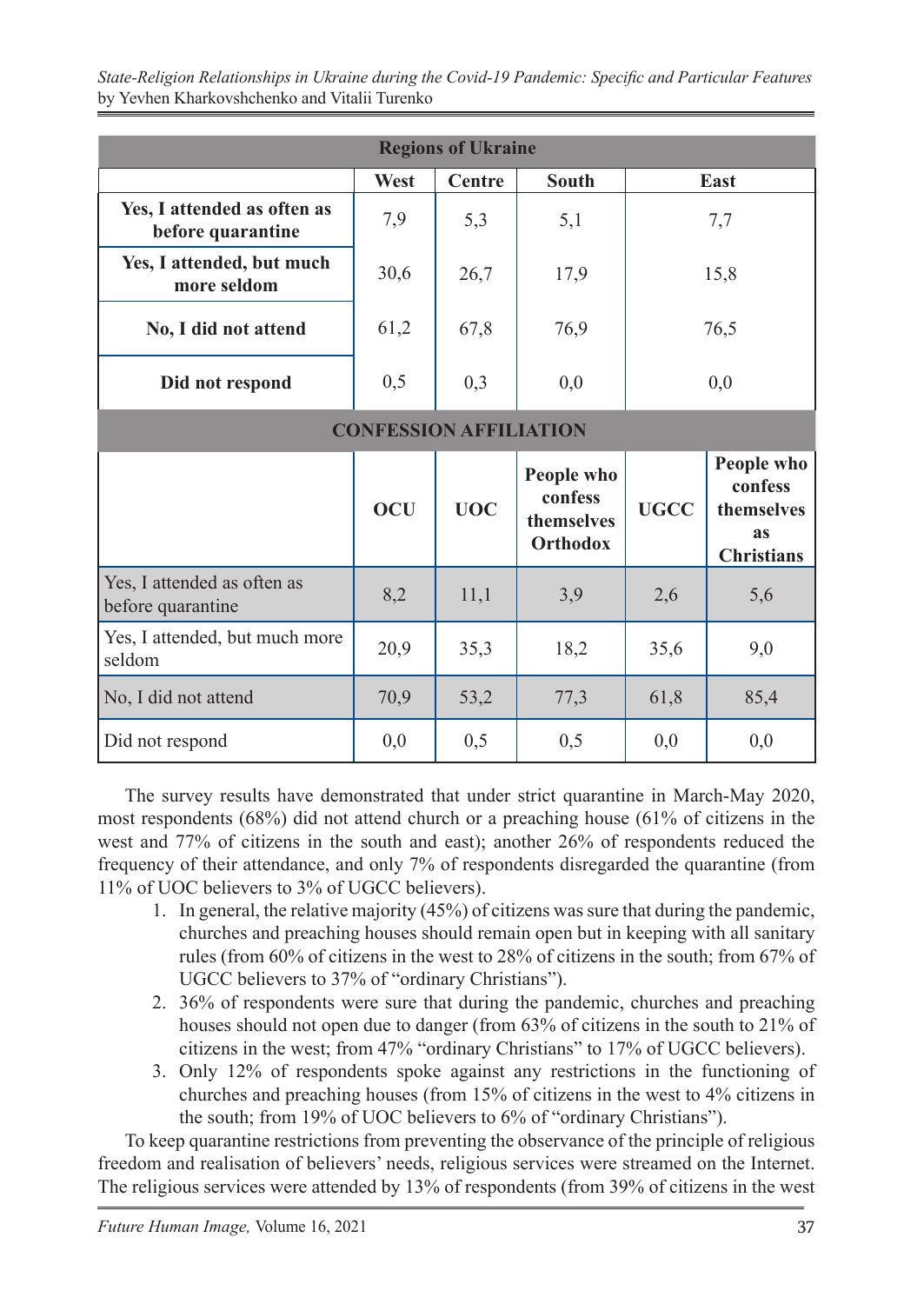to 4-5% of citizens in the other regions; from 56% of UGCC believers to 6% of "ordinary Christians" and "ordinary Orthodox Christians") (Razumkov Centre, 2020).

As the data show, it is no wonder that Orthodox Christians of Ukraine, as the country's leading creed, have started a discussion of the possible transformation of sacraments.

Supporting this point is the opinion of the famous researcher T.Derkach: "The history of the church has largely referred to non-standard, nonlinear situations faced by ancient or medieval believers or bishops. The church has never had quiet periods when it was possible to serve the liturgy, baptise, consecrate and receive communion, being fully confident in the future. The church was not a conveyer of the same rituals on a daily basis. Certain external and internal circumstances have changed – the church has changed service practice and had to refine the teachings of God himself. However, there were situations when it was necessary to take unique decisions quickly. In law, it is called ad hoc  $-$  a method of solving a specific problem or task which cannot be used for solving other problems and which cannot fit in the general decisiontaking strategy (exception). By the way, the church has had lots of such exceptions but, for one reason or another, they were used as precedents when necessary paid" (Derkach, 2020).

At the same time, the coronavirus pandemic and the progress of powerful science and technology also stimulated the development of potential new forms of participation in the sacraments, including distant, "online" sacraments. Because direct participation can increase the number of COVID-19 cases in a country, the possible transformation of the sacraments can guarantee the safety and health of the country's citizens (Vyhovskyi, 2020).

However, this issue resulted in a heated discussion, especially after the "Internet Eucharist" held by OCU clergymen Ihor Savva and Dmytro Vaisburd.

After this event, Eustratius (Zorya), the OCU archbishop, published on his Facebook page a series of reflections (statuses). "In his first post, he states that the Eucharist cannot be served distantly, as it is impossible to eat and drink distantly (to my mind, it is a manipulative comparison, as people take the sacrament physically, while what is meant here is distant consecration, but not taking the sacrament itself – D.G.). The second argument is that the form of performing the sacrament cannot be changed, as it was established by Jesus Christ himself. Then archbishop Eustratius states that the logic of online sacrament excludes, if it is not necessary, both the clergyman and the liturgy itself – there are left only God and man. And as God is in man's soul, it is quite enough just to make mediation. The archbishop also believes that online broadcast is a contemplation of the sacrament, but not participation in it, although the liturgy assumes participation. Here is an obvious challenge Archbishop Eustratius poses to the archpriest Ihor Savva: when does a person actually participate in liturgy – when he/she is physically present in church but cannot hear the Eucharist prayers (but most often does not even imagine they exist)? Or when a person is physically absent from church but can hear and see the virtual performance of the Eucharistic canon?" (Gorevoy, 2020).

Therefore, we can see that the religious studies discourse considers the pandemic as a challenge to the future. It emphasises that such a situation stimulates new conditions and forms of interaction between the state and religious organisations and their followers (Kharkovshchenko et al., 2020).

It is interesting to note that that this discussion emerged in the Orthodox community. Even though a number of countries with the most Catholic citizens have come through COVID-19, Catholics did not dwell on different forms of participation in the sacraments. Here we can conclude that what they care about is not religious (in)security, as the number of permanent participants in church services is really small, and it was not their goal to change the form of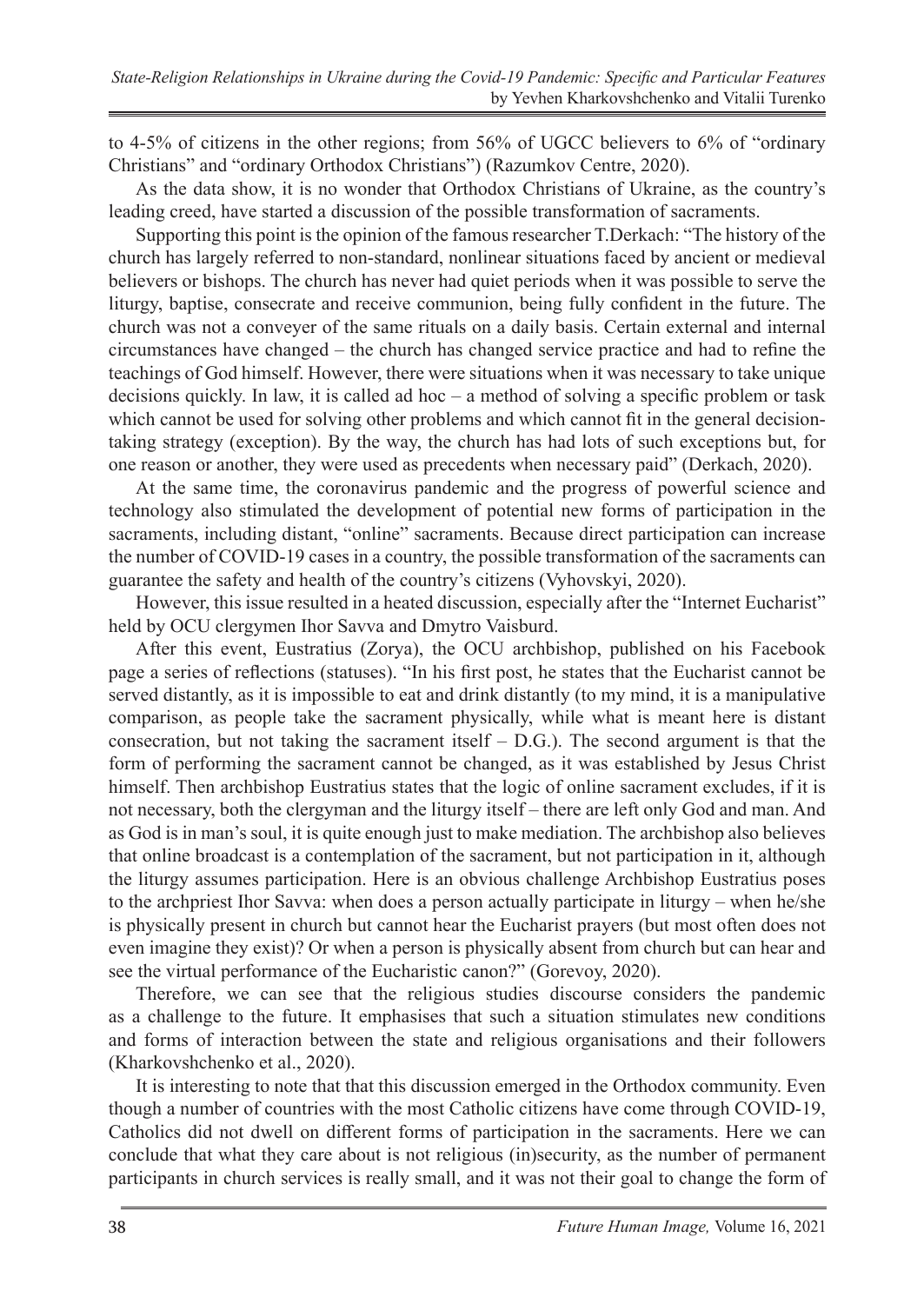sacraments. This especially concerns Ukraine, where Catholics hold the second position in the country's population, since:

- 1. On March 17, the Roman Catholic Church (RCC) in Ukraine published an address to bishops on church activity during the pandemic. In addition to recommendations on social distancing and sanitation, the Roman Catholic Church suggested restricting the believers' participation in church services and thus using as widely as possible all communication channels – radio, television, Internet channels and social networks.
- 2. On March 24, recommendations were made to the Greek Catholic clergy on how to perform liturgy rituals during quarantine. These included creating an opportunity for people to participate in televised church services via social networks; to worship the shroud of Christ during quarantine by bowing heads to the ground but not by kissing it, and to celebrate Easter only in the open air (Kraliuk et al., 2020).

Unlike the situation in Ukraine, a number of countries and religious traditions experienced insubordination to decisions of power authorities and senior leaders of a certain confession. In particular, mass religious events were held in Pakistan and India and a number of European (in particular, Balkan) countries, including Ukraine. Of course, it is necessary to note the reasons for such insubordination. In India and Pakistan, the reason was the religious beliefs of followers of Hinduism; with Christian believers, the reason was the apocalyptic mood and disbelief in the existence of the epidemic itself (Impact of a pandemic on religion, 2020).

At the same time, epidemics are a threat to the functioning of religious organisations in Ukraine. Therefore, social and political cataclysms push religious organisations to act in different ways, and to develop and implement new models of interaction with believers, representatives of certain religious traditions, and the country's citizens in general.

The participation of religious organisations in the fight against the spread of the coronavirus has shown that they are not archaic, and they respond to social challenges. For many, mostly Christian believers, the crisis has raised acute awareness of the need to develop new forms of Christian mission and new ways to attract people to the church. In many countries, the pandemic has helped to develop an inter-denominational dialogue. Social changes caused by the coronavirus pandemic have stressed the current problems and have accelerated the existing processes in internal church life.

That is why "the socially important activity of religious organisations during the pandemic proves that religious denominations are an important partner of the state, in particular in crisis conditions, to mobilise various resources and implement humanitarian projects. Intensification of cooperation between the two institutions will determine the state policy vector as to the freedom of consciousness and freedom of religion. This issue was discussed in particular on June 23, 2020 at the meeting of AUCCRO members with O.Tkachenko, the new minister of culture of Ukraine, and O.Bohdan, head of the State Service of Ukraine on Ethnic Policy and Freedom of Conscience,. Regarding the current situation, related lines of cooperation should be further developed because of the need for wide humanitarian support of vulnerable groups of citizens" (Tokman, 2020a).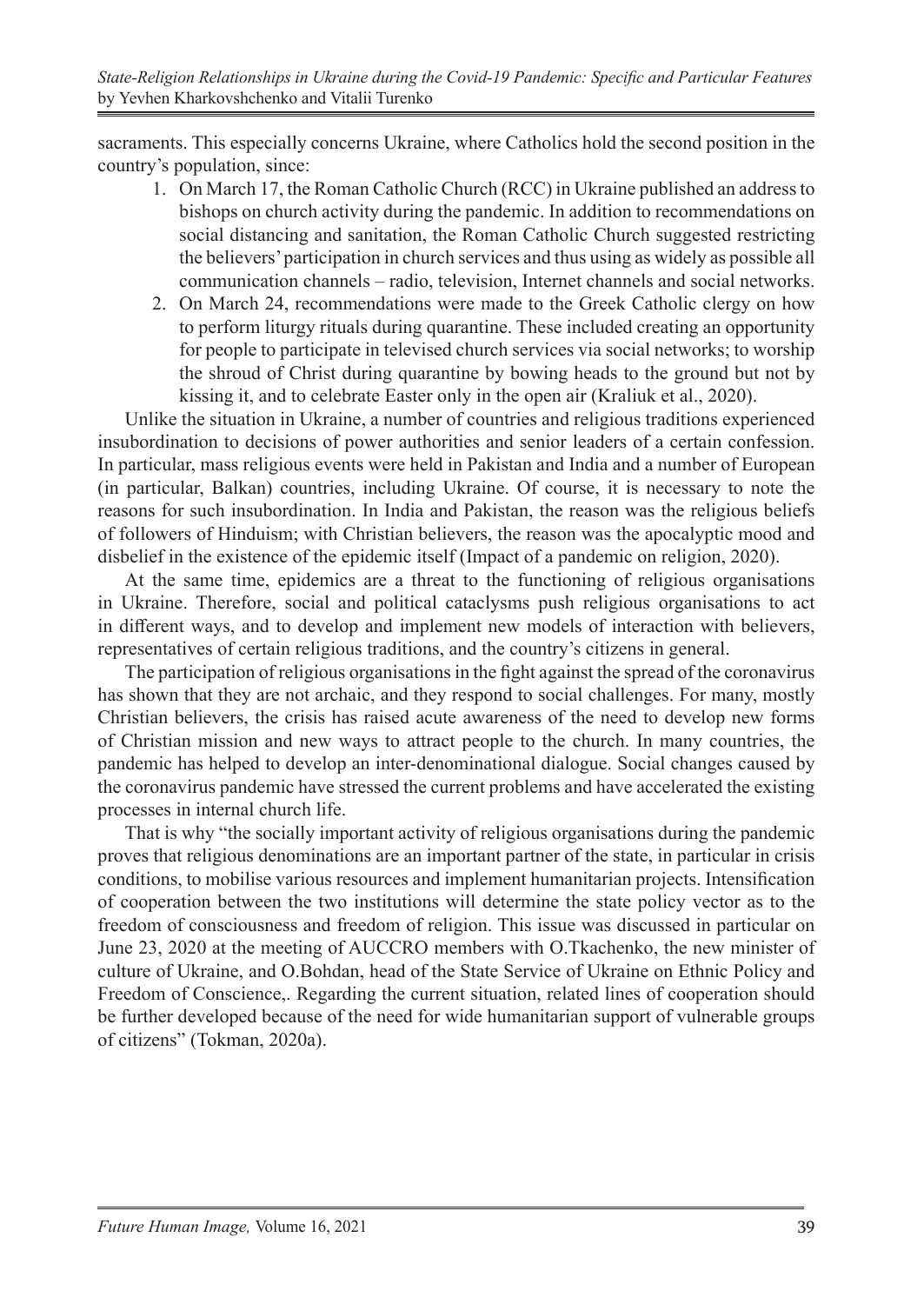### **Prospective relationships of Ukrainian power authorities and religious organisations**

It should be noted that this article was written during the ongoing coronavirus pandemic, which demonstrates the significance of considering further development of state-church relationships in pandemic conditions. Importantly, considering the experience of the first COVID-19 wave, the World Health Organisation has developed general recommendations on the functioning of religious organisations and their relationships with countries' leaders.

In particular, these recommendations state the following: "Various global religious and interreligious organisations issued directives, consultancy memoranda and made statements supporting the activity and role of religious leaders of organisations that are based on faith. Many of these religious organisations have made their contributions to these directives due to the well-known fact that COVID-19 is a global pandemic that influences all races, ethnic groups and geographical regions and needs a global reaction. Inter-confessional cooperation of majority and minority faiths is crucially important, in particular, through the exchange of knowledge, resources and advanced practice, where it is possible. (…) When national or local power authorities allow religious meetings, organisations themselves will be able to take their own well-grounded decisions on how many and how often these meetings will be held" (WHO, 2020).

Thus, we can assume that Ukraine will continue developing restrictive strategies (soft or hard, depending on the number of COVID-19 cases) that will enable religious organisations to provide for the safety of the country's citizens in general and believers in particular. However, one important issue remains: how will leaders of religious organisation respond in the future to the decisions of power authorities concerning the possible introduction of measures to prevent and contain the pandemic (including mass vaccinations, etc.)? Thus, one can suggest that there may be protests by believers against the decisions of power authorities based on religious beliefs, as was observed during the "weekend" quarantine.

At the same time, the key aspects of the discussion around possible online Eucharist (online confession, online christening on the Internet, etc.) are mostly theological or, rather, sacramental. Academic religious studies pose a number of other questions:

- Is it possible to solve the problem of religious (in)security by introducing new forms of sacraments?
- Can online sacraments fully replace the real presence of believers in the church?

Answers to these questions can be the basis for both constructive and destructive dialogues. So, in our view, when introducing innovations in church services, in conformity with recommendations and restrictions imposed by the power authorities, including those concerning participation in sacraments, it is necessary to do it with care, remaining mindful of believers' consciousness globally and locally. In avoiding health risks, one can face another side of religious insecurity – conflicts and fights between supporters of various views on this issue. Therefore, the main goal is not to introduce new forms of sacraments in the Orthodox Church but protection from potential religious conflicts that can arise, depending on whether a radical decision is adopted or rejected.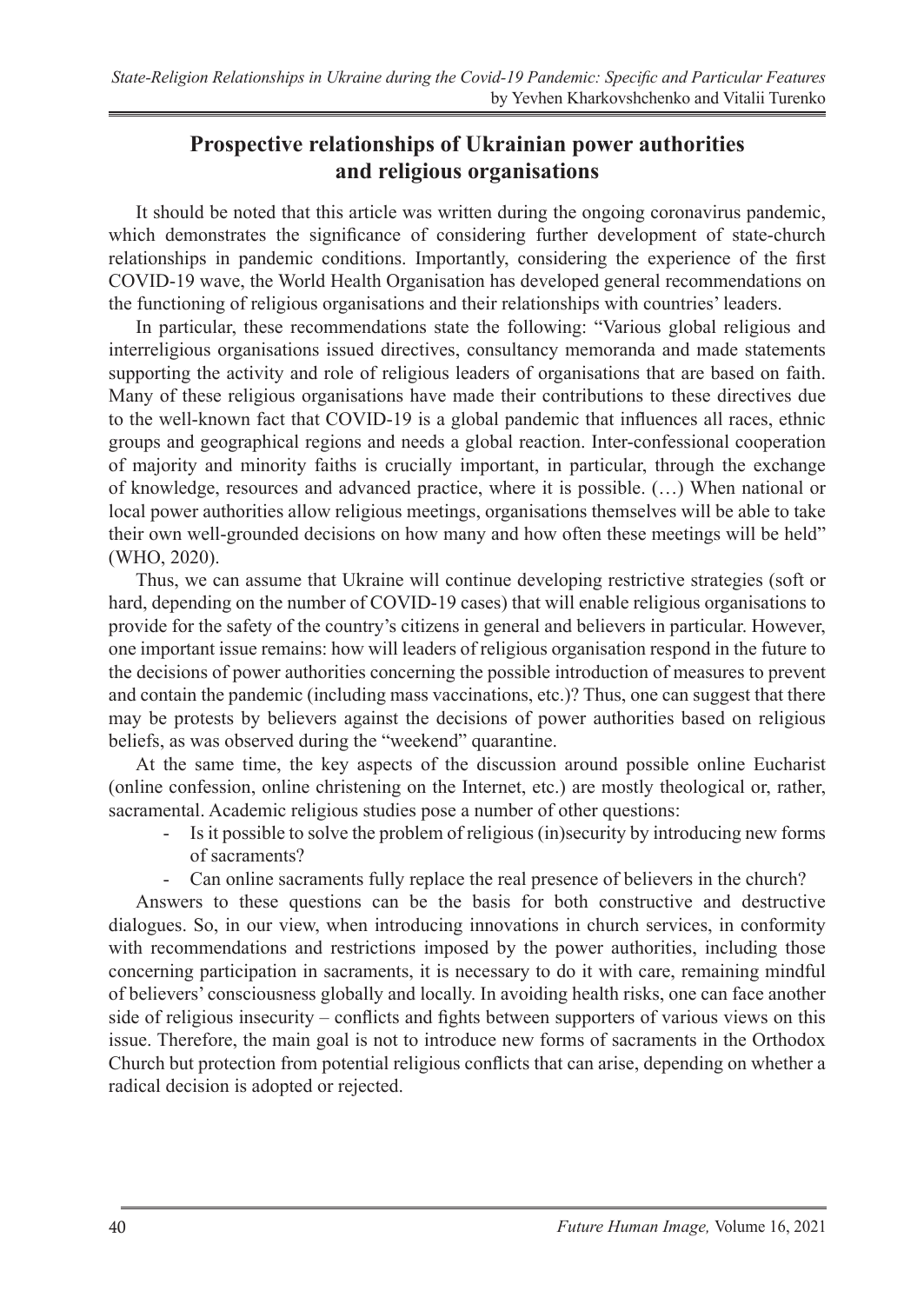### **Conclusions**

Thus, having analysed and defined the specific features of state-religion relationships in Ukraine during the COVID-19 pandemic, we can draw the following conclusions:

- 1. The government of Ukraine has developed two strategies concerning religious organisations in the current context – a restrictive strategy and a partner strategy. While the restrictive strategy aimed to reduce the increase of COVID-19 cases in the country, the partnership strategy aimed to provide mutual assistance in treating the infected citizens of Ukraine.
- 2. Religious organisations have found themselves in a difficult situation: they are caught between the threat of their total discontinuation and the problems of possible transformation of their activity. This resulted in the introduction of partial restrictions on church service attendance, focusing on the fact that religious organisations cannot completely waive their activity as it contradicts their nature and mission.
- 3. The further harmonious interaction of state authorities and religious organisations in Ukraine during the COVID-19 pandemic depends on many factors: the epidemiological situation, state power decisions on the functioning of various special institutions, including religious ones, and support by religious leaders of government initiatives on preventing the spread of the disease among the people of Ukraine.

# & **References**

- Derkach, Tetyana (2020) *Online Eucharist: The End of the World or the Beginning of Theological Discussion?* Available online: https://duhovnyfront.com.ua/2020/05/16/ onlain-prychastia-kinets-svitu-chy-pochatok-bohoslovskoi-dyskusii
- Explanation of IRF (2020) *Introduction of quarantine and religious freedom in Ukraine*. Available online: https://irs.in.ua/ua/2020-03-quarantine-introduction-coronavirusreligious-freedom-ukraine
- Gorevoy, Dmytro (2020) *Is it possible to take Eucharist online? How did the OCU react to this?* Available online: https://cerkvarium.org/spetstemy/tserkva-i-koronavirus/chimozhlivo-prichastya-onlajn-yak-na-tse-vidreaguvali-v-seredovishchi-ptsu
- *Impact of the COVID-19 pandemic on religion*. Available online: https://en.wikipedia.org/ wiki/Impact of the COVID19 pandemic on religion
- Kharkovshchenko, Yevhen, Predko, Olena and Turenko, Vitalii (2020) Pandemic as a Challenge for the Future of Humanity, Philosophical and Religious Studies Aspects. *Future Human Image,* Volume 14, 13-20. https://doi.org/10.29202/fhi/14/2
- Kraliuk, Petro, Bogdanovskiy, Ihor, and Yakunina, Katerina (2020) Religious Organisations under Quarantine: Ukrainian Realities, *Occasional Papers on Religion in Eastern Europe*, Vol. 40: Iss. 7, Article 5. Available online: https://digitalcommons.georgefox. edu/ree/vol40/iss7/5
- Lunkin, Rοman (2020) Mechanisms of religious response to the coronavirus pandemic, *Scientific and Analytical Bulletin of the Institute of Economics, Russian Academy of Sciences*, No.2, 104-109. Available online: http://vestnikieran.instituteofeurope.ru/ images/Lunkin22020.pdf
- MCIP (2020) *Recommendations for the steps to be taken by the quarantine authorities.* Available online: https://mkip.gov.ua/news/3755.html